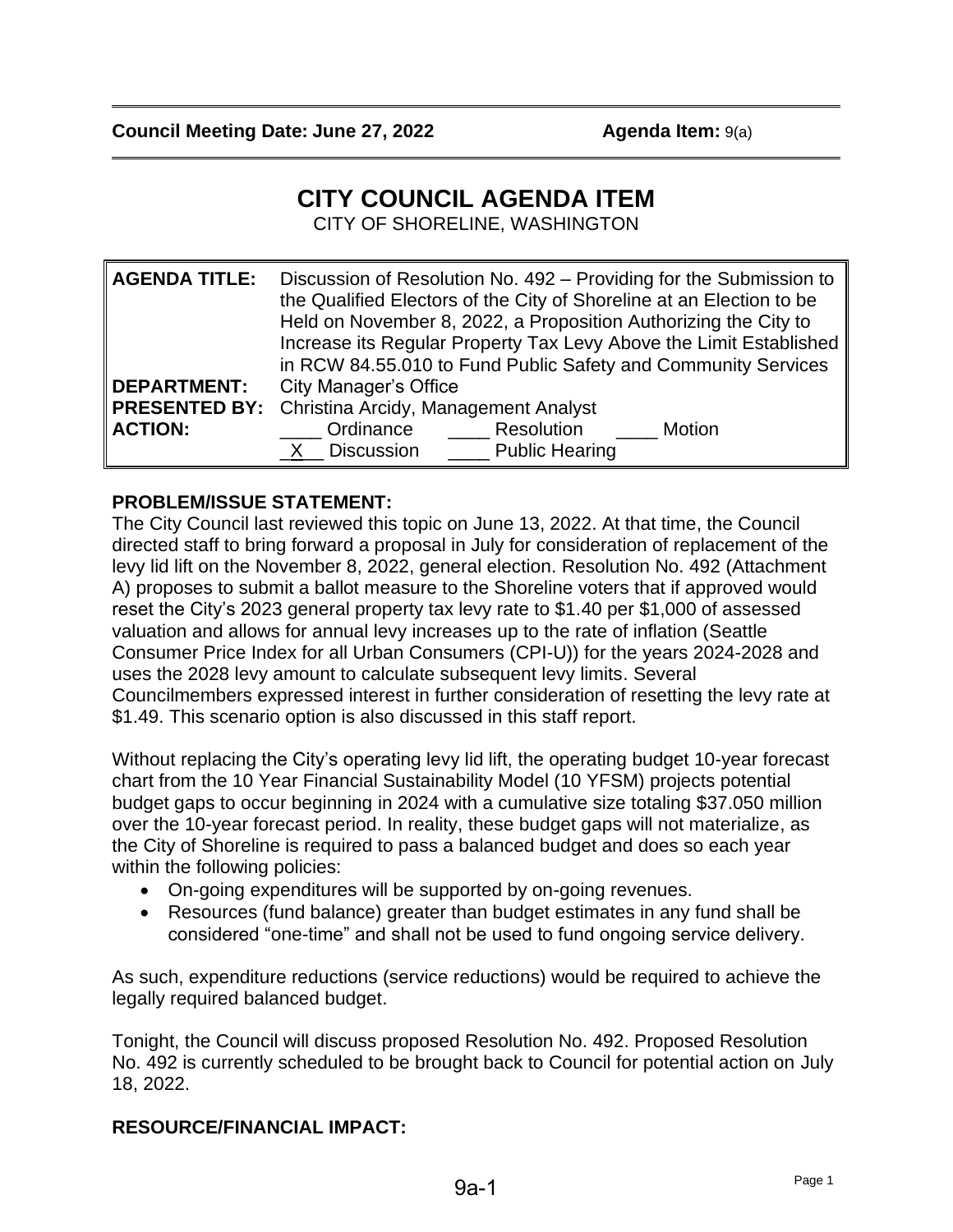Staff estimate election costs associated with placing the Levy Lid Lift replacement measure on the ballot at approximately \$120,000, which is appropriated in the 2022 operating budget.

# **RECOMMENDATION**

Staff recommends that Council discuss the proposed levy lid lift ballot measure and provide feedback to staff on any updates to proposed Resolution No. 492 at tonight's meeting. Staff also recommends that Council adopt proposed Resolution No. 492 when it returns to Council for action on July 18, 2022. If Council intends to consider adoption of proposed Resolution No. 492 on July 18, then staff further recommends that Council provides staff direction to start the recruitment process for members of the public to serve on the Pro and Con committees which are responsible to write the pro/con statements and the corresponding rebuttals for the Voter's Pamphlet.

Approved By: City Manager *DT* City Attorney *MK*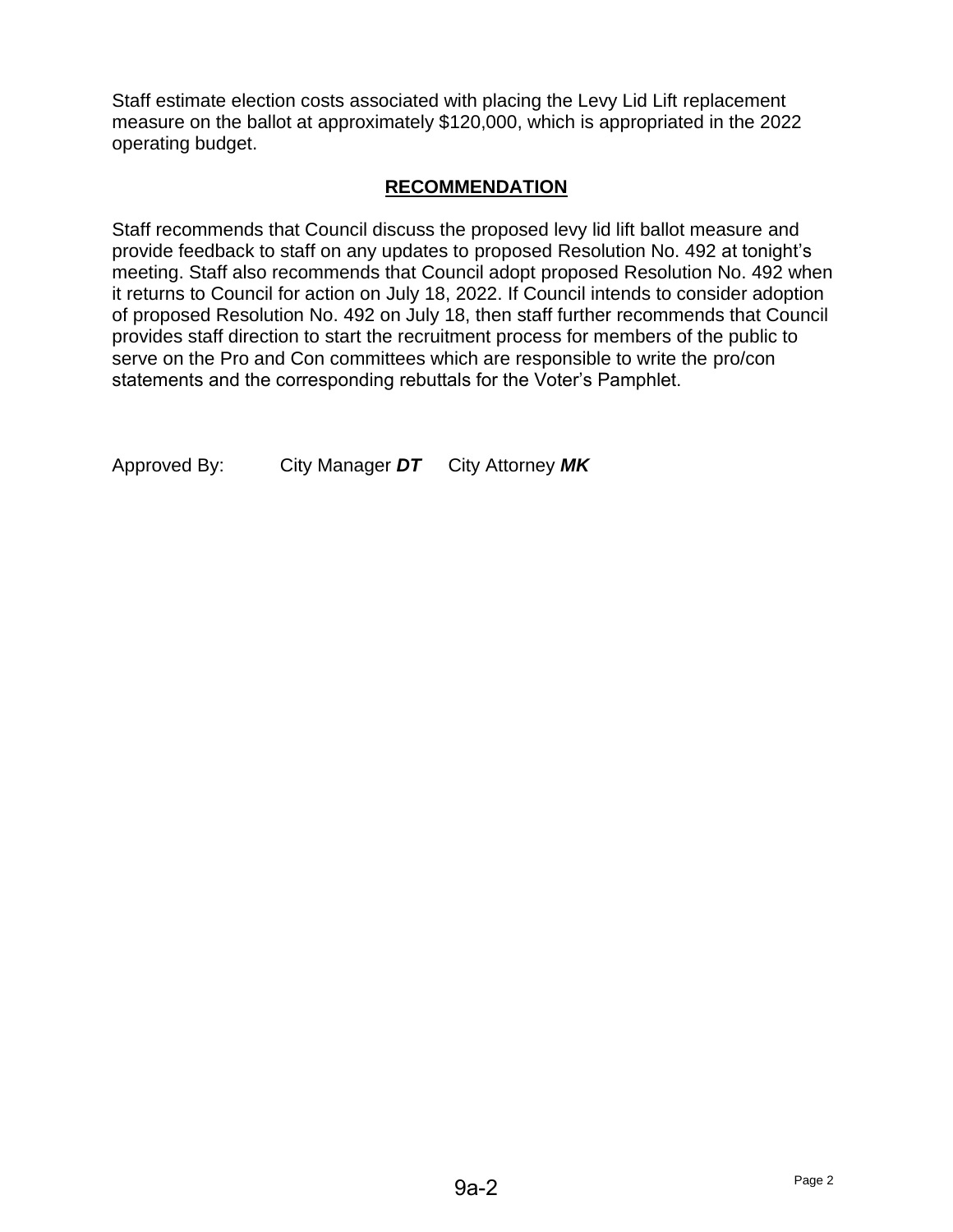# **INTRODUCTION**

The 10 Year Financial Sustainability Plan (10 YFSP) accepted by Council on June 16, 2014, prioritized seven target strategies to reduce projected future revenue and expenditure gaps. More information on the 10 YFSP can be found here: [Acceptance of](http://www.shorelinewa.gov/home/showdocument?id=19755)  [the 10-Year Financial Sustainability Plan](http://www.shorelinewa.gov/home/showdocument?id=19755). Strategy #7 of the plan was the potential renewal of the Levy Lid Lift. On June 13, 2022, staff provided Council with an update on Strategy #7, including the results of the City Manager's engagement of the public through the Financial Sustainability Advisory Committee 2022 (FSAC-22). More information on this update can be found here: [10 Year Financial Sustainability Plan](http://cosweb.ci.shoreline.wa.us/uploads/attachments/cck/council/staffreports/2022/staffreport061322-8b.pdf)  [Update: Strategy #7 –](http://cosweb.ci.shoreline.wa.us/uploads/attachments/cck/council/staffreports/2022/staffreport061322-8b.pdf) Levy Lid Lift Renewal.

The City Council directed staff to bring forward an Ordinance in June for consideration of placing a levy lid lift replacement on the November 8, 2022, General Election ballot.

# **BACKGROUND**

In November 2001, Washington State voters passed Initiative 747. This limited the increase in the City of Shoreline's levy by the lesser of one percent (1%) or the percentage increase in the implicit price deflator (IPD). Even though this ballot measure was found to be unconstitutional, the State met in a special legislative session and reinstated the one percent/IPD limitation (Ch. 1, Laws of 2007, sp. sess.).

Since the IPD percentage increase has been more than one percent in most years since the legislature reinstated the one percent limit, the effective limit has been one percent. One exception to the one percent rule is the levy lid lift. A levy lid lift can be done for any limited purpose; may be increased each year for up to six years; must state the new tax rate and how it will be "lifted" as follows:

- Purpose of lid lift: It may be done for any limited purpose, but the purpose(s) must be stated in the title of the ballot measure.
- Length of time of lid lift: The lid may be "bumped up" each year for up to six years.
- Subsequent levies: The "lift" for the first year must state the new tax rate for that year. For the ensuing years, the "lift" may be a dollar amount, a percentage increase amount tied to an index such as the CPI, or a percentage amount set by some other method. If the amount of the increase for a particular year would require a tax rate that is above the maximum tax rate of \$1.60, the assessor will levy only the maximum amount allowed by law.
- Majority Vote: The levy lid lift requires a simple majority vote by the residents of Shoreline. The election date must be the August primary or the November general election.

In the November 2010 general election, Shoreline voters approved a six-year maintenance and operations levy for basic public safety, parks, recreation, and community services that set the tax rate for 2011 at \$1.48/\$1,000 assessed valuation and allowed the lid for the ensuing years to be "lifted" each year by a percentage increase tied to the CPI-U for the Seattle, Tacoma and Bremerton area.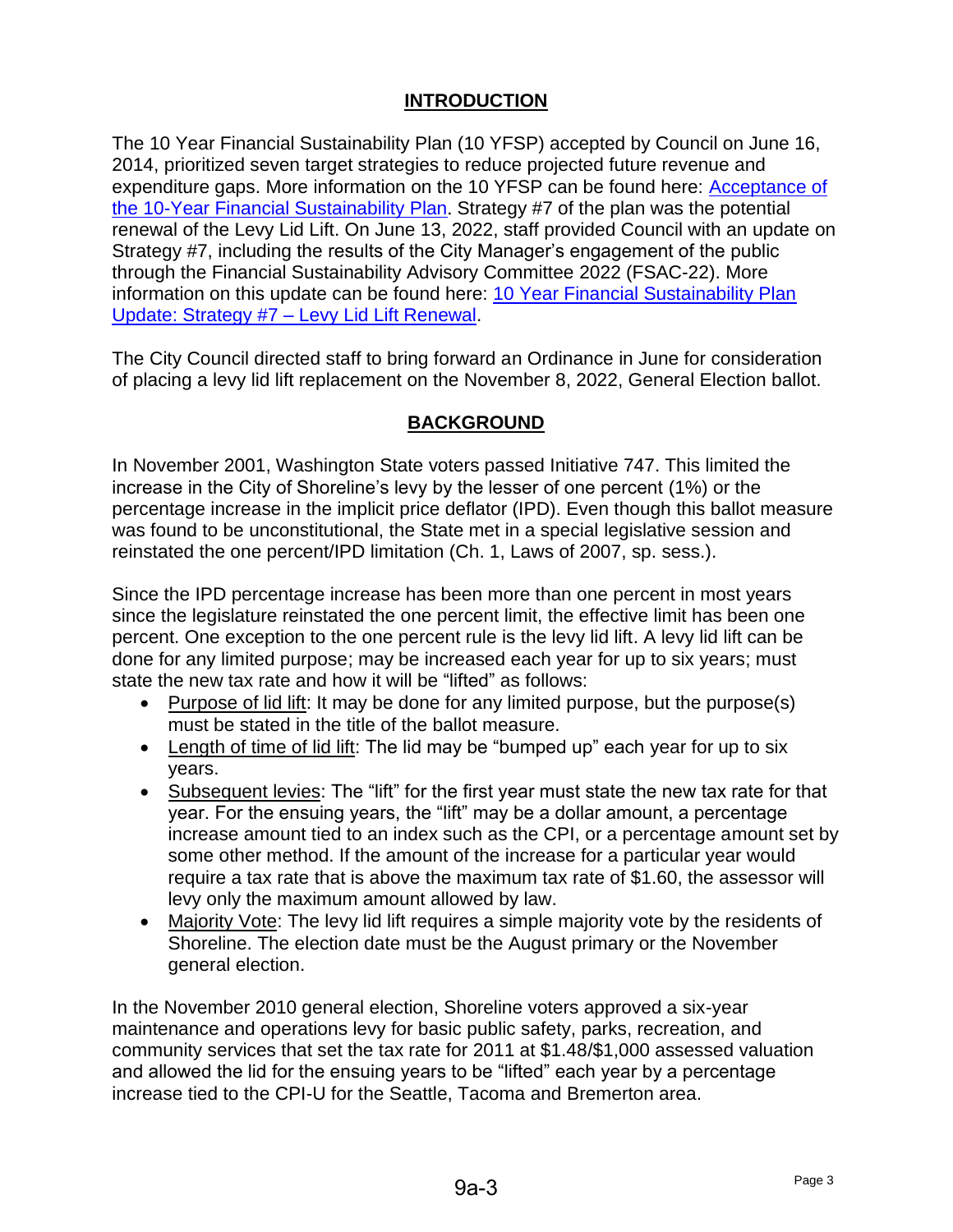In 2012, the City Council adopted their 2012-14 Goals. Goal #1 was to "Strengthen Shoreline's economic base," with Action Step #3 directing staff to "Develop a 10-year Financial Sustainability Plan to achieve sufficient fiscal capacity to fund and maintain priority public services, facilities, and infrastructure." To implement this Goal and Action Step, the City went through a comprehensive 10-year financial sustainability process, which included staff review and analysis and Council oversight and direction. Staff developed a 10 Year Financial Sustainability Model (10 YFSM) that stores historical financial data, is updated to convert projections into actual results, is used to inform the City's annual budget process, and models the effects of changing conditions. Changing conditions can include economic events, unexpected cost increases, the results of implementing one or a combination of the sustainability strategies, etc.

In 2014, the City Council formed a subcommittee to study the information developed by City staff and the 10 YFSM to develop a 10 YFSP. The purpose of the 10 YFSP is to strengthen Shoreline's economic base by prioritizing seven strategies (or tools) for the City to use to maintain financial resiliency and sustain existing services. The 10 YFSP was accepted by Council on June 16, 2014. More information on the 10 YFSP can be found here: [Acceptance of the 10-Year Financial Sustainability Plan.](http://www.shorelinewa.gov/home/showdocument?id=19755)

In the November 2016 general election, Shoreline voters approved a six-year public safety, parks operations, and community services levy that set the tax rate for 2017 at \$1.39/\$1,000 assessed valuation and allowed the lid for the ensuring years to be "lifted" each year by a percentage increase tied to the CPI-U for the Seattle, Tacoma and Bremerton area.

The City continues to be engaged in implementing the strategies in the 10 YFSP. Staff provided an update on the seven strategies of the 10 YFSP, emphasizing Strategy #7 and the possibility of replacing the expiring 2016 Levy Lid Lift during Council's June 13, 2022, meeting. Staff provided Council with four options for a replacement levy as compared to a "No Action" scenario. More information on this update can be found here: [10 Year Financial Sustainability Plan Update: Strategy #7 –](http://cosweb.ci.shoreline.wa.us/uploads/attachments/cck/council/staffreports/2022/staffreport061322-8b.pdf) Levy Lid Lift Renewal.

During the June 13 discussion, Council directed staff to return with legislation and other materials necessary for placing a Levy Lid Lift on the November 2022 General Election ballot, focusing on Options 1 and 2 from the June 13 staff report, which is the focus of tonight's discussion.

## **DISCUSSION**

The Levy Lid Lift approved by voters in 2016 will expire at the end of 2022. Council has the authority to place a measure on the ballot to renew the Levy Lid Lift. Council can decide to seek a replacement of the Levy Lid Lift with an annual escalator alone or additionally seek to reset the 2017 levy rate to a specific rate up to \$1.60.

## **Rate Setting Considerations**

A replacement levy would go into effect on January 1, 2023, if passed by voters in the November 8 General Election. In 2023, Shoreline residents will be impacted by the passage of the 2022 Parks Bond and increases to wastewater rates (which also includes increases in the King County Wastewater Treatment charges included in the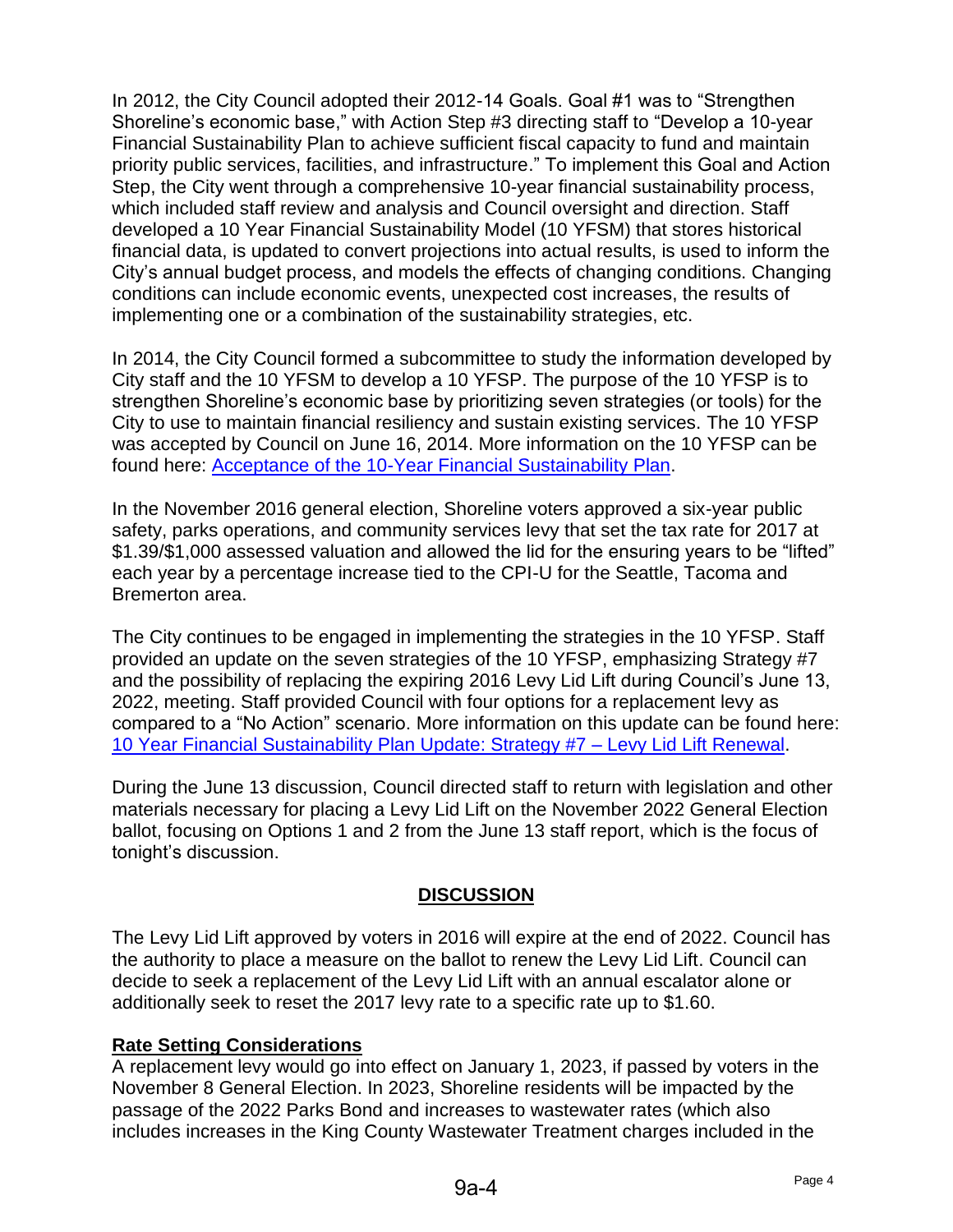wastewater rate) that Council will be discussing in late July. Council may want to keep these impacts in mind as they determine a rate for a potential 2022 Levy Lid Lift.

The City's current financial forecast projects potential budget gaps, where costs to maintain existing services will exceed revenue resources, to occur beginning in 2024 with a cumulative size totaling \$37,050 million over the 10-year forecast period. The City's financial forecast will be updated again in August as part of the 2023-2024 biennial budget process. The CPI and assessed valuations used to create the options below were early estimates.

In addition to evaluating service levels and the cost impact to Shoreline residents when setting it is important to recognize that the rate adopted by Council in the Resolution is the maximum levy rate that can be set. This means that if the maximum rate is set higher than the minimum the levy is intended to collect, it protects against potential impacts should the economic factors that are used in the final update to the forecast are less positive that the current forecast (i.e. CPI is higher and assessed valuation is lower). Conversely if the forecast is more positive and reflects that a lower rate could support Council priorities, Council would have the flexibility to set the rate lower in the Property Tax Levy Ordinance in November. Additionally, a higher rate increases the risk that if Assessed Valuations decrease significantly in future years that the City's levy rate might reach the \$1.60 cap. If the rate is set at \$1.40, staff estimate that assessed valuations would need to decrease by 9.55% in order to reach the \$1.60 cap. If the rate is set at \$1.49, they would need to decrease by 3.68%. In 2012, when the City was impacted by this situation, the assessed valuation citywide decreased by 5.04%.

# **Rate-Setting Options**

The following describe the impacts of two options as compared to a "No Action" scenario. Staff also provides additional information about the impacts to each \$0.01 to the City's budget and the owner of a median valued home. The No Action scenario assumes the 1% annual levy increase limitation. The options included are scenarios to demonstrate the services that each rate could support, however Council would make the final decision on the services that are funded by the Levy Lid Lift during the biennial budget process

# **No Action Alternative**

If Council took no action (or the Levy Lid Lift failed to pass), the new tax levy rate for 2023 would be calculated based on the City's assessed valuation (AV) for the 2023 tax year (currently projected to be \$1.02) and the lid for the ensuing years would be limited to one percent. Due to a projected shortfall starting in 2024, there would need to be significant reductions in service delivery across many General Fund funded departments, including Police; Recreation, Cultural and Community Services; Planning and Community Development; Public Works, Administrative Services (Finance, IT, and Parks, Fleets, and Facilities); and City Manager's Office (Clerks, Code Enforcement/Customer Response Team, Communications, Economic Development, Intergovernmental Relations).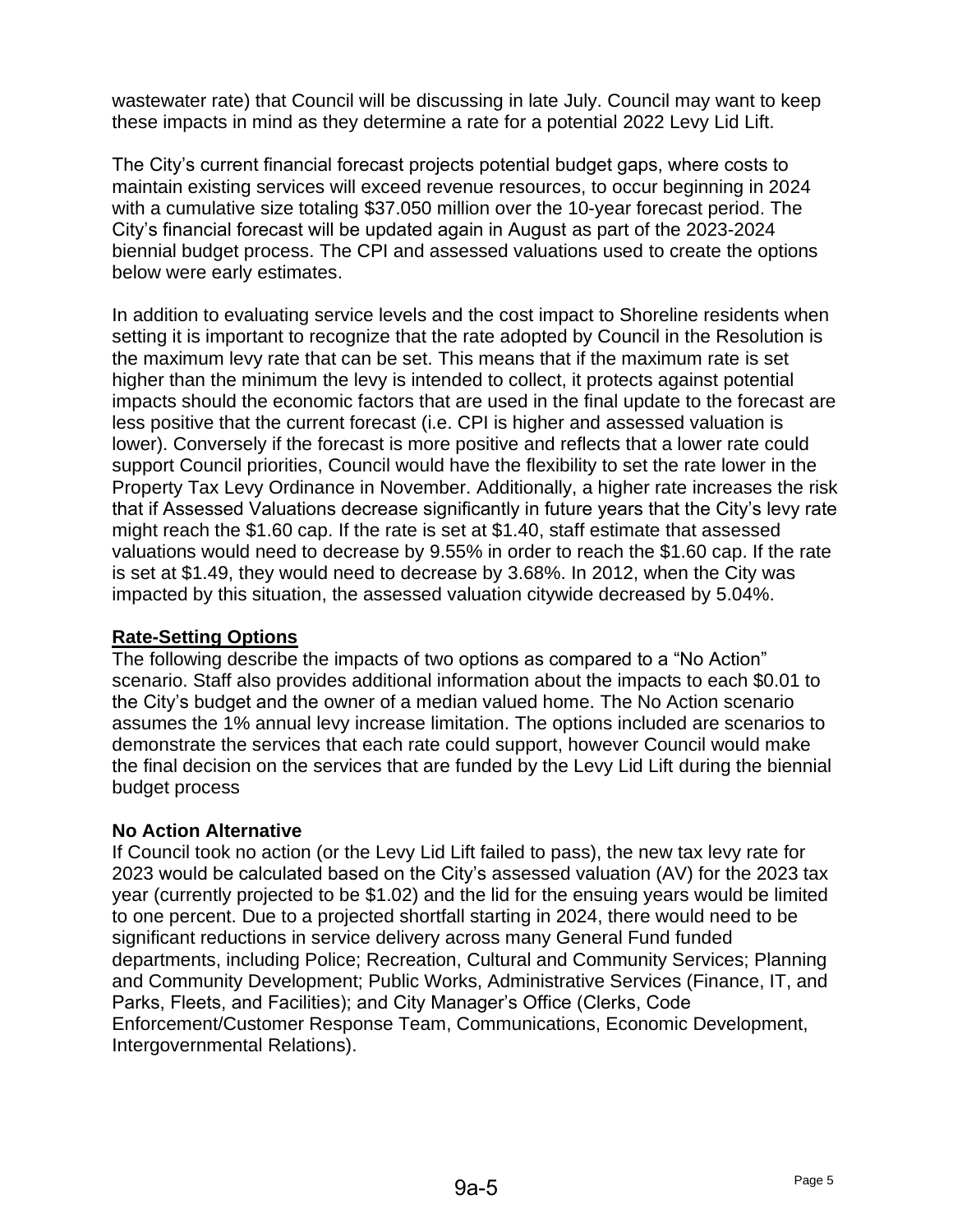| No Action: Estimated impact to the median homeowner if the Levy Lid Lift is<br>not replaced. |                                 |                   |          |              |     |                                  |  |
|----------------------------------------------------------------------------------------------|---------------------------------|-------------------|----------|--------------|-----|----------------------------------|--|
| Year                                                                                         | <b>Assessed</b><br><b>Value</b> | Per \$1,000<br>AV |          | Levy<br>Rate |     | <b>City</b><br><b>Assessment</b> |  |
| 2023                                                                                         | \$630,100                       | \$630             | $\times$ | \$1.02       | $=$ | \$642                            |  |
| 2024                                                                                         | \$647,700                       | \$648             | $\times$ | \$1.01       | $=$ | \$657                            |  |
| 2025                                                                                         | \$662,900                       | \$663             | $\times$ | \$1.00       | $=$ | \$662                            |  |
| 2026                                                                                         | \$681,700                       | \$682             | $\times$ | \$0.99       | $=$ | \$674                            |  |
| 2027                                                                                         | \$703,900                       | \$704             | $\times$ | \$0.97       | $=$ | \$684                            |  |
| 2028                                                                                         | \$726,300                       | \$726             | $\times$ | \$0.95       | $=$ | \$691                            |  |
| Total over 6 Year Period 2023-2028                                                           | \$4,011                         |                   |          |              |     |                                  |  |

# **Option 1 – Enhance Program Service Levels to Address Emerging Issues and Fully Fund Support Services for Current Operational Programs**

This option would fund emerging issues aligned with current Council goals and provide funding to maintain current operational program service levels including the needed increase in support service resources. Emerging issues that would be added include Human Services and Housing Support, enhancing the RADAR Program for the North King County Regional Mobile Crisis Response Program to provide 24/7 coverage in Shoreline, adding recreation programming, and enhancing the City's urban forestry program. Maintaining program service levels would add positions for code enforcement, recreation, and park maintenance. Support service levels would add positions in information technology, human resources, legal, and finance.

In order to fund Option 1, the new tax rate for 2023 would be set at \$1.49 and the lid for the ensuing years would be "lifted" each year by a percentage increase tied to the CPI. This will generate approximately \$146.540 million of property tax revenue over the sixyear period, which would result in \$50.297 million more than that generated if no action were taken. It is estimated that a homeowner of a median assessed valued home (estimated for 2023 to be \$630,100) will pay \$2,131 more than under the No Action alternative over the six-year period, or an increase on average of \$355 per year/\$30 per month. This option would increase revenues beginning in 2023 and would eliminate the potential budget gap projected to occur in 2024 through 2028.

| <b>Increase through 2028</b> |                                 |                      |   |              |     |                                  |                                                             |                |
|------------------------------|---------------------------------|----------------------|---|--------------|-----|----------------------------------|-------------------------------------------------------------|----------------|
| Year                         | <b>Assessed</b><br><b>Value</b> | Per<br>\$1,000<br>AV |   | Levy<br>Rate |     | <b>City</b><br><b>Assessment</b> | <b>Difference</b><br>to No<br><b>Action</b><br>$(1%$ Limit) | <b>Monthly</b> |
| 2023                         | \$630,100                       | \$630                | X | \$1.49       | $=$ | \$937                            | \$295                                                       | \$25           |
| 2024                         | \$647,700                       | \$648                | X | \$1.52       | $=$ | \$985                            | \$327                                                       | \$27           |
| 2025                         | \$662,900                       | \$663                | X | \$1.52       | $=$ | \$1,010                          | \$348                                                       | \$29           |
| 2026                         | \$681,700                       | \$682                | X | \$1.53       | $=$ | \$1,041                          | \$367                                                       | \$31           |

**Option 1 (All Emerging Issues/Current Program Service Levels): Estimated impact to the median homeowner with Levy Lid Lift rate reset to** \$**1.49 and CPI-U**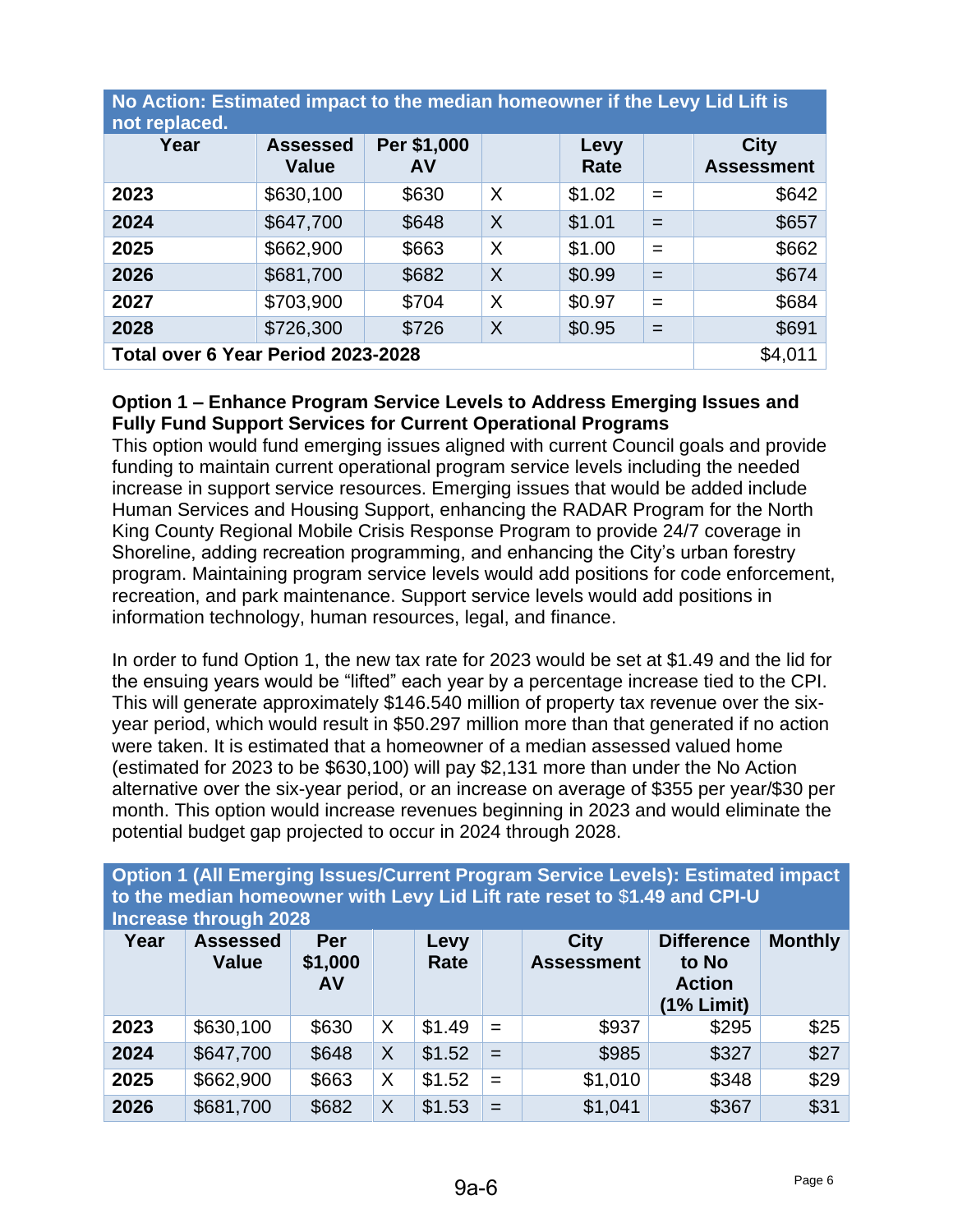| 2027 | \$703,900                          | \$704 | \$1.52 | $\overline{\phantom{0}}$<br>- | \$1,072 | \$387   | \$32 |
|------|------------------------------------|-------|--------|-------------------------------|---------|---------|------|
| 2028 | \$726,300                          | \$726 | \$1.51 | $=$                           | \$1,097 | \$406   | \$34 |
|      | Total over 6 Year Period 2023-2028 |       |        |                               | \$6,142 | \$2,131 |      |

### **Option 2 – Add Regional Mobile Crisis Response Program to Serve North King County Cities, Partial Funding of Emerging Issues and/or Support Services Staff, and Increased Park Maintenance Staff in Conjunction with New Park Properties to Maintain Level of Service (***Staff Recommendation***)**

This option increases the City's investment in the Regional Mobile Crisis Response Program to Serve North King County Cities (current RADAR Program) to allow for 24/7 coverage in Shoreline, would fund a very small portion of other emerging issues or staffing needed within support services, and will maintain park maintenance level of service as new park properties are developed. Depending on Council priorities, it would likely not provide funding to maintain service levels in areas such as code enforcement and recreation and would only fund a portion of the identified support service needs. The new tax rate for 2023 would be set at \$1.39766, close to the same rate that was established in the first year of the 2016 levy lid lift, and the lid for the ensuing years would be "lifted" each year by a percentage increase tied to the CPI. This will generate approximately \$137.658 million on property tax revenue over the six-year period, which would result in \$41.414 million more than that generated if no action were taken. It is estimated that a homeowner of a median assessed valued home will pay \$1,759 more than under the No Action alternative over the six-year period, or an increase on average of \$293 per year/\$24 per month. This option would increase revenues beginning in 2023 and could eliminate the potential budget gap projected to occur in 2024 through 2028.

| <b>INTING WILL LEVY LIGHTER ISSUED THE AIR OF THE INDICATE</b> |                                 |                             |   |              |     |                                  |                                                            |                |
|----------------------------------------------------------------|---------------------------------|-----------------------------|---|--------------|-----|----------------------------------|------------------------------------------------------------|----------------|
| Year                                                           | <b>Assessed</b><br><b>Value</b> | Per<br>\$1,000<br><b>AV</b> |   | Levy<br>Rate |     | <b>City</b><br><b>Assessment</b> | <b>Difference</b><br>to No<br><b>Action (1%)</b><br>Limit) | <b>Monthly</b> |
| 2023                                                           | \$630,100                       | \$630                       | X | \$1.40       | $=$ | \$881                            | \$239                                                      | \$20           |
| 2024                                                           | \$647,700                       | \$648                       | X | \$1.43       | $=$ | \$925                            | \$268                                                      | \$22           |
| 2025                                                           | \$662,900                       | \$663                       | X | \$1.43       | $=$ | \$948                            | \$287                                                      | \$24           |
| 2026                                                           | \$681,700                       | \$682                       | X | \$1.43       | $=$ | \$978                            | \$304                                                      | \$25           |
| 2027                                                           | \$703,900                       | \$704                       | X | \$1.43       | $=$ | \$1,007                          | \$322                                                      | \$27           |
| 2028                                                           | \$726,300                       | \$726                       | X | \$1.42       | $=$ | \$1,031                          | \$340                                                      | \$28           |
| Total over 6 Year Period 2023-2028                             |                                 |                             |   |              |     | \$5,770                          | \$1,759                                                    |                |

**Option 2 (Regional Mobile Crisis Response, Partial Funding of Emerging Issues and/or Support Services, and Park Maintenance): Estimated impact to the median homeowner with Levy Lid Lift rate reset to \$1.40 and CPI-U Increase** 

The following table shows a comparison of the two options against the No Action option using a median assessed value home: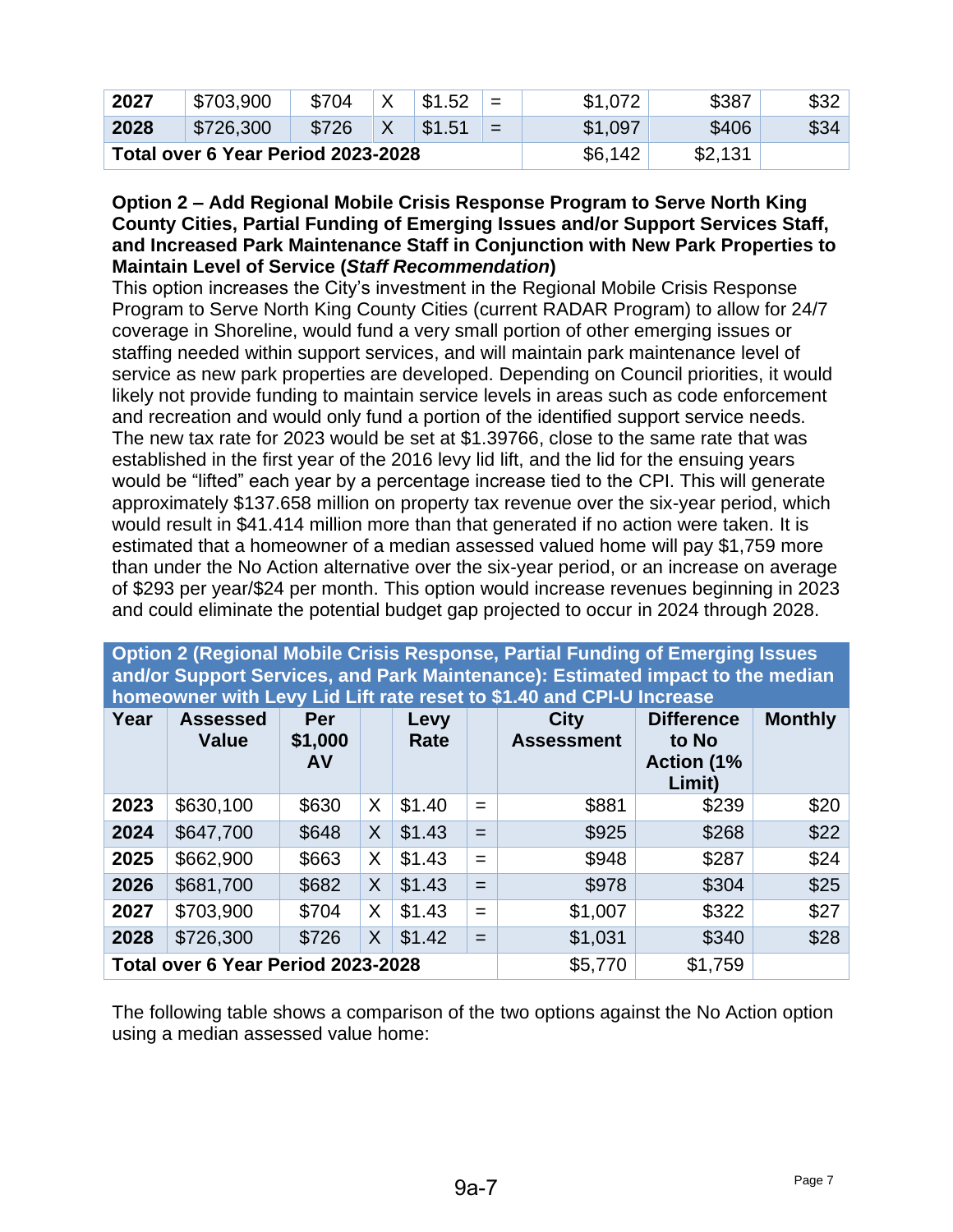| <b>Comparison of Levy Lid Lift Options by Rate (Using Median Assessed Value Home)</b> |              |                                      |                                                                                            |                                                                                          |                                                  |                                                                    |  |  |
|---------------------------------------------------------------------------------------|--------------|--------------------------------------|--------------------------------------------------------------------------------------------|------------------------------------------------------------------------------------------|--------------------------------------------------|--------------------------------------------------------------------|--|--|
| <b>Option</b>                                                                         | Levy<br>Rate | <b>Increase</b><br>by CPI-U<br>(Y/N) | <b>Six-Year</b><br><b>Annual Avg.</b><br>Difference to<br><b>No Action</b><br>$(1%$ Limit) | <b>Six-Year</b><br><b>Monthly</b><br>Avg.<br><b>Difference</b><br>to No<br><b>Action</b> | <b>Difference</b><br>to 2022<br><b>Levy Rate</b> | <b>Six-Year</b><br><b>Contribution</b><br>to Surplus/<br>(Deficit) |  |  |
| <b>No Action</b>                                                                      | \$1.02       | N                                    | \$0                                                                                        | \$0                                                                                      | $($ \$6)                                         | (\$22.937M)                                                        |  |  |
| <b>Option 1</b>                                                                       | \$1.49       | Y                                    | \$355                                                                                      | \$30                                                                                     | \$24                                             | \$15.856M                                                          |  |  |
| <b>Option 2</b>                                                                       | \$1.40       | Y                                    | \$293                                                                                      | \$24                                                                                     | \$18                                             | \$15.119M                                                          |  |  |

The following table shows a potential comparison of the program and support service levels included in each of the options. Staff understands that Council may make priority issues that would change the choices made for funding, but staff thought it helpful to quantify potential scenarios.

| <b>Comparison of Potential Levy Lid Lift Options by Service Levels</b> |                 |                 |  |  |  |  |  |
|------------------------------------------------------------------------|-----------------|-----------------|--|--|--|--|--|
|                                                                        | <b>Option 1</b> | <b>Option 2</b> |  |  |  |  |  |
| <b>Code Enforcement</b>                                                | <b>1.0 FTE</b>  |                 |  |  |  |  |  |
| <b>Recreation</b>                                                      | 1.0 FTE         |                 |  |  |  |  |  |
| <b>Parks maintenance</b>                                               | 1.0 FTE         | $1.0$ FTE       |  |  |  |  |  |
| <b>IT services</b>                                                     | 2.75 FTE        | $1.5$ FTE       |  |  |  |  |  |
| <b>HR</b> services                                                     | 1.0 FTE         | 1.0 FTE         |  |  |  |  |  |
| <b>Legal services</b>                                                  | $1.0$ FTE       |                 |  |  |  |  |  |
| <b>Finance services</b>                                                | 1.0 FTE         |                 |  |  |  |  |  |
| <b>Regional Mobile Crisis Response Program</b>                         | 24/7 program    | 24/7 program    |  |  |  |  |  |
| <b>Housing and Human Services Program</b>                              | <b>1.0 FTE</b>  |                 |  |  |  |  |  |
| <b>Enhanced Recreation</b>                                             | <b>1.0 FTE</b>  |                 |  |  |  |  |  |
| <b>Urban Forestry</b>                                                  | 1.0 FTE         |                 |  |  |  |  |  |

The following table shows a current Shoreline median homeowner's total levy and current Shoreline levy compared with Option 1 and Option 2:

| <b>Medium</b><br><b>Valued</b><br><b>Home</b> | <b>Current</b><br><b>Levy</b> | <b>Current</b><br><b>Shoreline</b><br>Levy | <b>Option</b> | <b>Monthly</b><br><b>Shoreline and</b><br><b>Option 1</b> | <b>Difference</b><br>between<br><b>Current</b> | <b>Option</b><br>$\mathbf{2}$ | <b>Monthly</b><br><b>Difference</b><br>between<br><b>Current</b><br><b>Shoreline and</b><br><b>Option 2</b> |               |
|-----------------------------------------------|-------------------------------|--------------------------------------------|---------------|-----------------------------------------------------------|------------------------------------------------|-------------------------------|-------------------------------------------------------------------------------------------------------------|---------------|
|                                               |                               |                                            |               | \$                                                        | $\%$                                           |                               | \$                                                                                                          | $\frac{0}{0}$ |
| \$630,100                                     | \$6,722                       | \$712                                      | \$939         | \$19                                                      | 32%                                            | \$882                         | \$14                                                                                                        | 24%           |

## **Additional Rate-Setting Options**

Council could also choose to set the rate at any increment between \$1.40 and \$1.49. The levy rate adopted by Council would serve as the maximum rate for collection in 2023. If the City's final forecast for 2023, proves to be more favorable (ie Assessed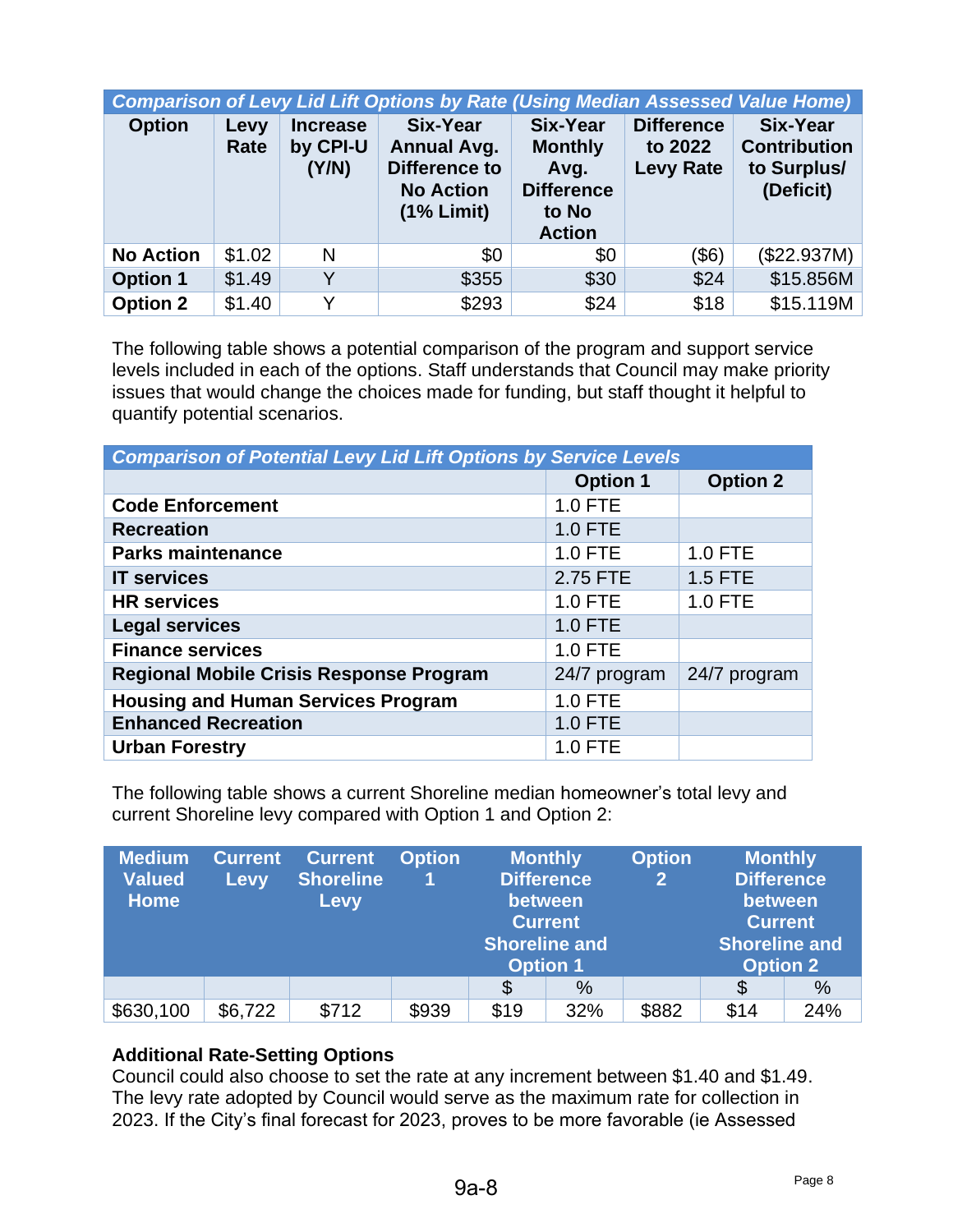Valuation is higher or CPI is lower) than our current forecast, the Council can choose to set the rate lower than the maximum in the first year of the levy. If the Council chose to set a rate between \$1.40-\$1.49 for the first year, each additional \$0.01 would raise approximately \$150,000 in the first year of the levy and would increase the monthly taxes for the owner of a median valued home by \$6 per year, or \$0.50 per month. The City's 10 YFSM ensures revenues exceed expenses in the early years of the levy to ensure it remains balanced in the outer years.

## **Ballot and Voter Pamphlet Requirements**

At the June 13 Council meeting, Council directed staff to return with legislation for Option 1 and Option 2. Staff prepared draft legislation for Option 2 (\$1.40 levy rate), which can be updated to include the Council's preferred levy rate for the July 18 meeting when Council is scheduled to take action on proposed Resolution No. 492. If the Council decides to move forward with placing a levy lid lift on the November ballot, a ballot measure's title and voter pamphlet are required to adhere to requirements administered by King County Elections.

## *Ballot Title*

Ballot titles consist of three elements: ballot caption (name of jurisdiction and a statement of the subject matter); a concise description of the measure; and a question. The concise description must not exceed 75 words. The ballot title is prepared by the Prosecuting Attorney's Office; except ballot titles for a city or town which are prepared by the city attorney. King County Elections will send an order of election containing the official ballot title to the jurisdiction.

Within ten business days of a ballot title being filed, any persons dissatisfied with the ballot title may file a petition with the superior court to appeal the ballot title. The date the ballot title is filed is the date that the ballot title was first filed with King County Elections. The decision of the superior court is final. More information about appealing a ballot title can be found in [RCW 29A.36.090.](https://app.leg.wa.gov/RCW/default.aspx?cite=29A.36.090.)

The following is a draft of the proposed ballot title, which must be adopted by City resolution:

#### **CITY OF SHORELINE PROPOSITION 1**

#### **MAINTENANCE AND OPERATIONS LEVY FOR PUBLIC SAFETY AND COMMUNITY SERVICES**

The Shoreline City Council adopted Resolution No. 492 concerning a property tax levy for public safety and community services. If approved, this proposition would restore Shoreline's levy rate to help fund police/neighborhood services, including RADAR and crime prevention; preserve parks, trails, playgrounds/playfields; and provide human services.

This proposition sets Shoreline's maximum regular property tax rate to \$1.40/\$1,000 for collection in 2023; sets the limit factor for levy increases in 2024-2028 at 100% plus annual inflation (Seattle CPI-U); uses the 2028 levy amount to calculate subsequent levy limits; and exempts qualifying seniors and persons with disabilities per RCW 84.36.381.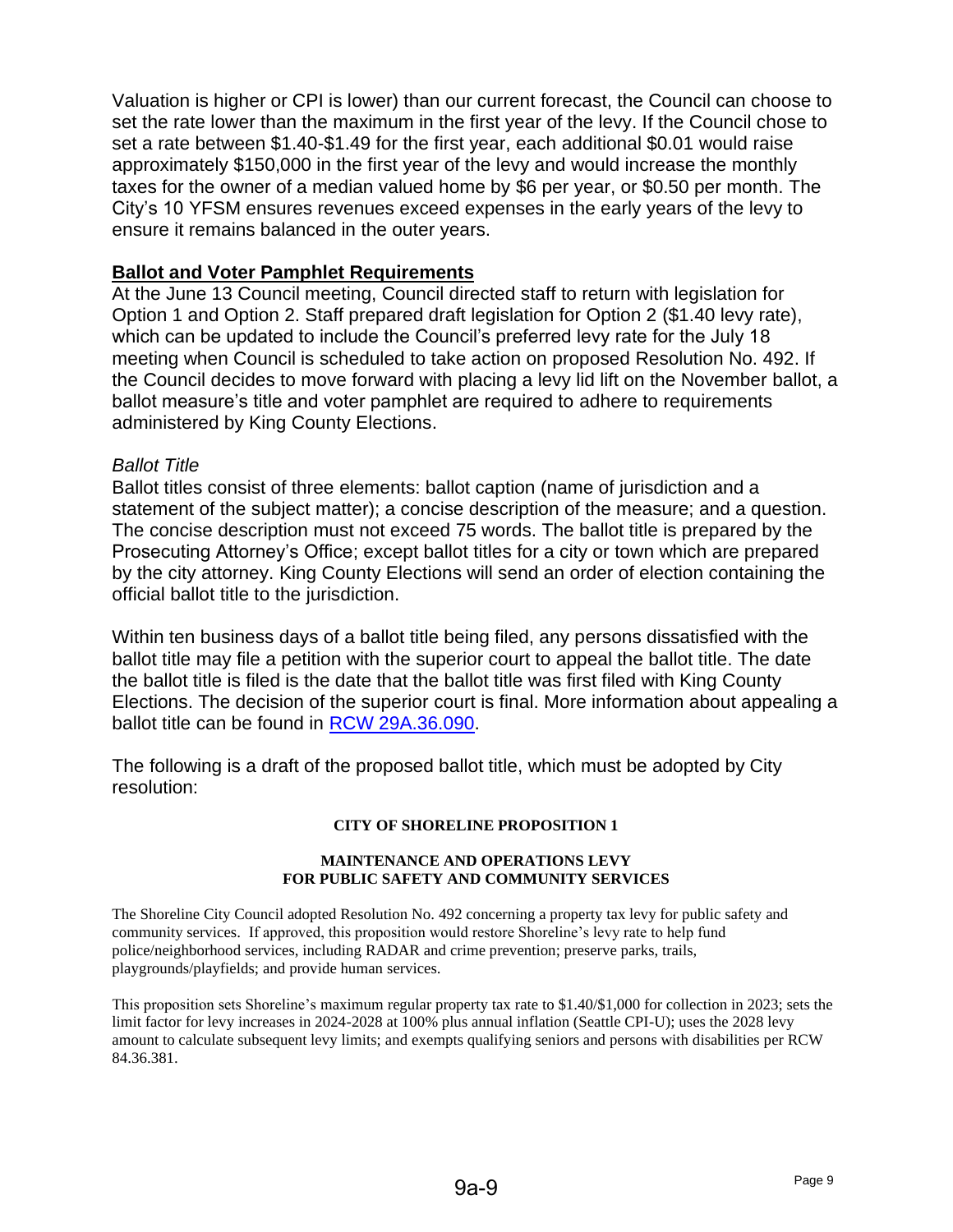Should this proposition be approved?

| NO |  |
|----|--|

Staff is still working to finalize the language of the ballot proposition and may continue to provide updates to the City Council during the week of July 18, prior to final adoption on July 18, 2022.

#### *Voters' Pamphlet*

King County publishes a voters' pamphlet. Districts placing measures on the ballot are automatically included in the voters' pamphlet. The City must pay for the costs of publishing the local voters' pamphlet.

Explanatory Statement: The City must coordinate with their legal counsel to prepare an explanatory statement. An explanatory statement is limited to 250 words and no more than five paragraphs. An explanatory statement states the effect of a ballot measure if passed into law, and only covers the anticipated effect of the measure should it be passed into law. The statement must not be an argument in favor of or in opposition to the measure. The statement can be prepared by the City or by the City's attorney. If the statement is prepared by the City, it must be signed-off by the City's attorney. The explanatory statement must be submitted by 4:30 p.m. on August 2, 2022.

Pro/Con Committees: The City is responsible for appointing pro and con committees to prepare statements in favor of and in opposition to the ballot measure. Pro and con committees consist of members of the public who commit to write a statement either in favor of or in opposition to a ballot measure. Each committee is limited to three members, but the committee can have an unlimited number of persons assist them to prepare the statements. Each committee must designate a spokesperson with whom King County Elections will communicate all matters related to the local voters' pamphlet. Once the committee members have been chosen, the City must complete the Committee Appointment Form which is included in the Local Voters' Pamphlet Packet and submit it to King County Elections by 4:30 p.m. on August 2, 2022.

Assuming that Council moves forward with adoption of Resolution No. 492, staff has scheduled Council to make pro and con committee appointments on July 25, 2022. Staff is recommending that Council direct staff to advertise for interested parties to submit applications starting June 28, 2022.

The pro and con committees submit statements in favor of and in opposition to the ballot measure for the local voters' pamphlet. Pro and con statements are limited to 200 words and no more than four paragraphs. Pro and con statements are to be submitted directly to King County Elections by the committee spokesperson, no later than 4:30 p.m. on August 2, 2022, regardless of postmark. Rebuttal statements are limited to 75 words and no more than two paragraphs. It is the responsibility of the committees to submit all statements to King County Elections by 4:30 p.m. on August 11, 2022, regardless of postmark. Submissions received after the deadline will not be accepted.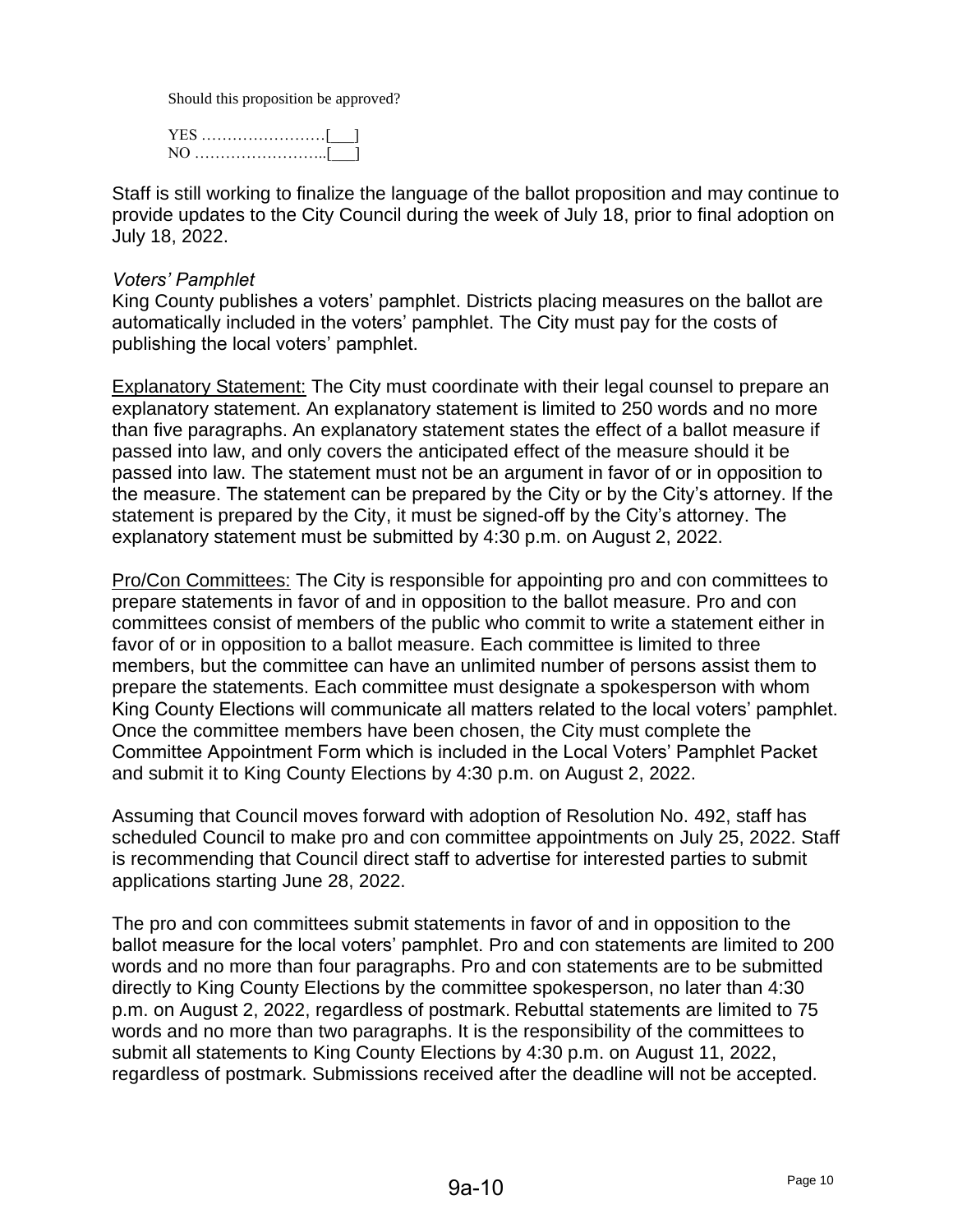# **STAKEHOLDER OUTREACH**

Staff routinely makes efforts to ensure that residents are aware of both the services provided by the City as well as the City's financial position. The following are specific efforts that have been made to engage the community in discussion about the potential replacement of the Levy Lid Lift.

### **Currents**

Since passing the original levy lid lift in 2010, the City has consistently published articles in Currents to keep residents informed of the financial position of the City. In addition to regular Currents articles, the City has specifically addressed the challenges of financial sustainability and sought volunteers to participate in the Financial Sustainability Advisory Committee in the [February](https://www.shorelinewa.gov/home/showpublisheddocument/54035/637792452523970000) 2022 edition.

## **Financial Sustainability Advisory Committee 2022 (FSAC-22)**

The City Manager engaged an Advisory Committee through the months of March through May 2022. The outcome of the FSAC-22 work was reported in detail in the 10 YFSP Update provided to Council on June 13, 2022. The Committee learned about City Services, revenue options available to the City, and the 10YFSP with a focus on the potential replacement of the Levy Lid Lift.

The FSAC-22 reached consensus on several recommendations to the City Manager. The following is a summary of those recommendations with staff discussion.

- **1. The City Council should place a measure on the November 2022 ballot for a Levy Lid Lift.** A few key messages the Committee recommends the City share include the following:
	- Why the levy lid lift is needed and what services it buys
	- It is a replacement levy to continue funding services we know residents want and value (through Resident Satisfaction Survey and other opportunities for input)
	- The City is fiscally responsible, has a reserve policy, and is responsive to community priorities
	- The City's approach to surplus budget funds and how they are allocated
- **2. The Levy Lid Lift should seek to maintain the current level of City services.** As staff has previously shared with the City Council, there is a need to increase staffing resources in our support service areas, such as Human Resources, Purchasing, Payroll, Information Technology, and Legal, to maintain the City's current portfolio of services. The maintain scenario is about ensuring that the City can continue to deliver its current service level commitments by ensuring that appropriate level of support service staffing is in place to support operating programs. In a few instances, growth in external activity levels (i.e., code enforcement cases/calls for service, recreation participants, etc.) or in assets to maintain (i.e., park acres, landscaped median strips, etc.), will necessitate the addition of staffing resources to maintain service levels.
- **3. Committee members had differences of opinion on if the Levy Lid Lift should expand services to address emerging issues.** Emerging issues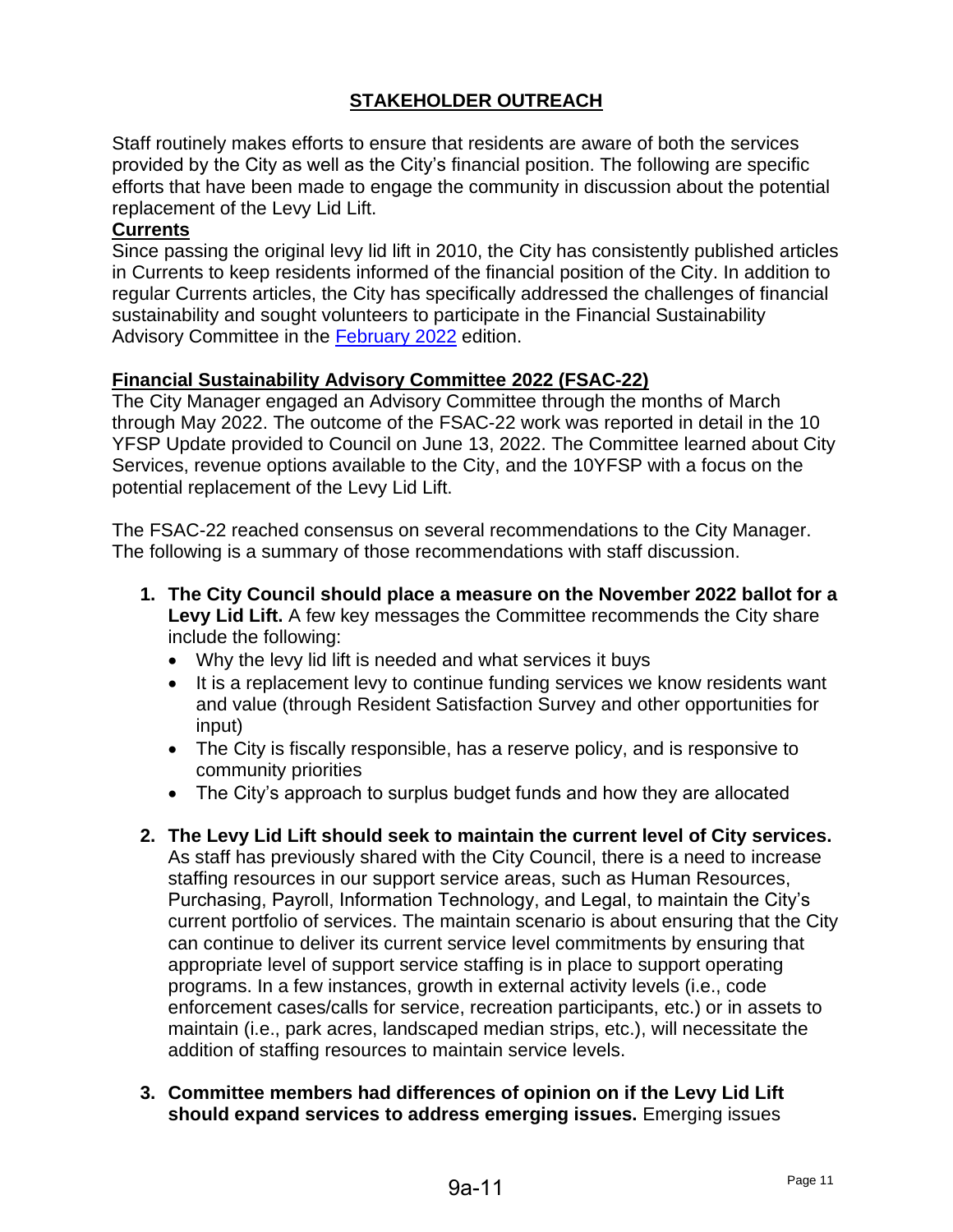presented and discussed by the Committee included expanding services related to human services, the mobile crisis response team (current RADAR program), urban forestry, and recreation. Generally, the Committee agreed that the services may be needed and/or desired by residents. However, they encouraged the Council to consider the cost of services and the impact to the levy rate.

**4. The Committee did not come to an agreement on a recommended first year Levy Lid Lift rate.** As noted earlier, the services proposed for expansion were generally supported by the Committee in that they reflect community priorities. However, there was concern that adding these services would result in a levy reset rate that is much higher than the current rate and might not be approved by voters in November. Committee members also shared concerns about adding to the tax burden given inflation, the recently passed 2022 school levies and parks bond, and increasing property taxes. Concerns are related to levy fatigue and a household's ability to pay. The Committee expressed concern about homeowners with fixed incomes or others who may struggle to afford to stay in (or move to) Shoreline.

No FSAC-22 member supported the No Action option of not placing a renewal of the levy lid lift on the ballot.

# **City Website**

In addition to the many financial documents available on the City's website, including monthly revenue reports, quarterly financial reports, audited financial statements, and budgets, the City has also included all documents reviewed by current and past advisory committees with information and links to a number of documents about the City's long-term financial challenges.

# **COUNCIL GOAL(S) ADDRESSED**

This item addresses the 2022-2024 City Council Goal 1, Action Step 12:

- Goal 1: Strengthen Shoreline's economic climate and opportunities
	- o Action Step 12: Pursue replacement of the City's Levy Lid Lift, expiring in 2022, to ensure the ability to deliver valued public services to the Shoreline community.

# **RESOURCE/FINANCIAL IMPACT**

Staff estimate election costs associated with placing the Levy Lid Lift replacement measure on the ballot at approximately \$120,000, which is appropriated in the 2022 operating budget.

# **RECOMMENDATION**

Staff recommends that Council discuss the proposed levy lid lift ballot measure and provide feedback to staff on any updates to proposed Resolution No. 492 at tonight's meeting. Staff also recommends that Council adopt proposed Resolution No. 492 when it returns to Council for action on July 18, 2022. If Council intends to consider adoption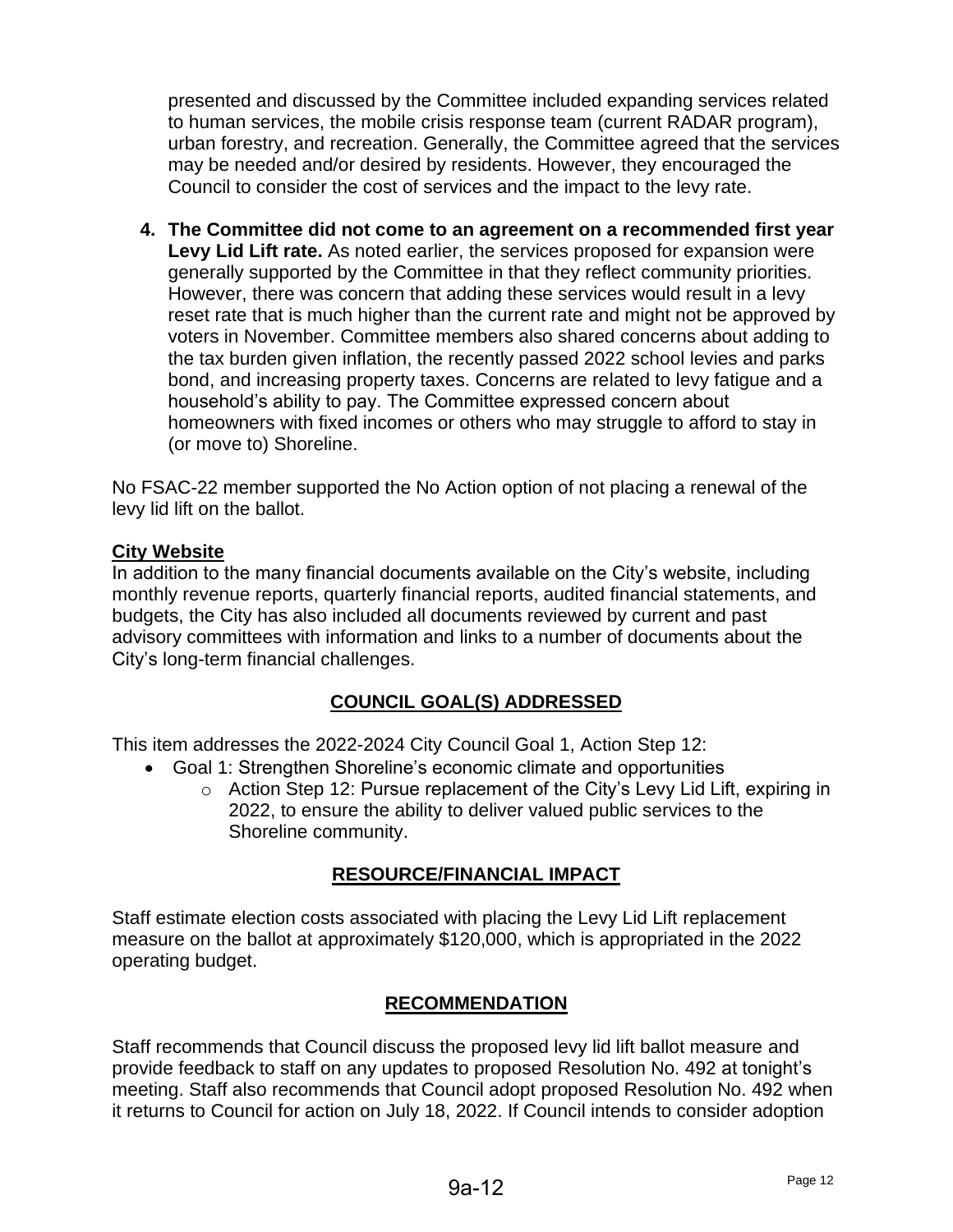of proposed Resolution No. 492 on July 18, then staff further recommends that Council provides staff direction to start the recruitment process for members of the public to serve on the Pro and Con committees which are responsible to write the pro/con statements and the corresponding rebuttals for the Voter's Pamphlet.

# **ATTACHMENTS**

Attachment A – Proposed Resolution No. 492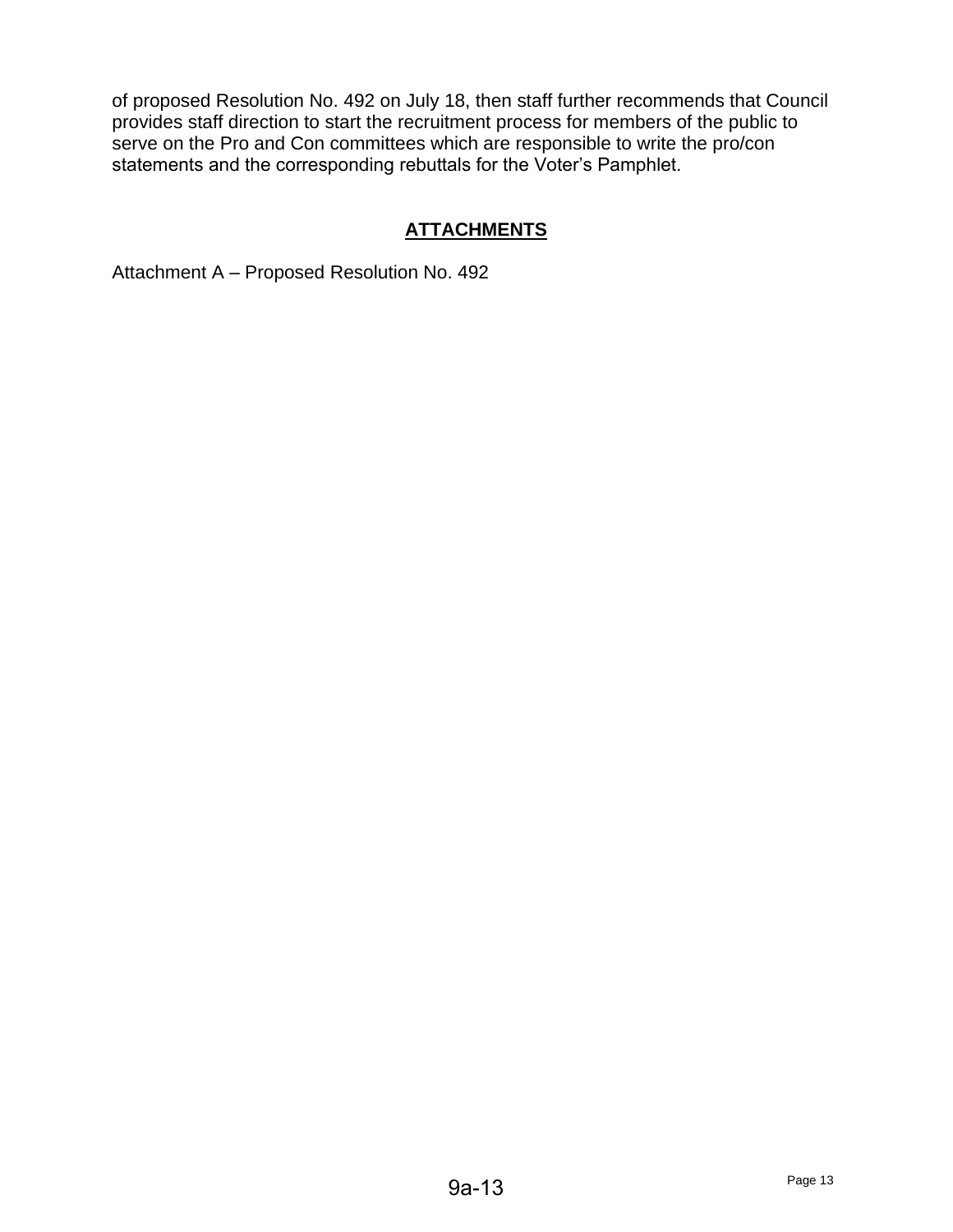#### **RESOLUTION NO. 492**

**A RESOLUTION OF THE CITY COUNCIL OF THE CITY OF SHORELINE, WASHINGTON, PROVIDING FOR THE SUBMISSION TO THE QUALIFIED ELECTORS OF THE CITY OF SHORELINE AT THE NOVEMBER 8, 2022 GENERAL ELECTION OF A PROPOSITION AUTHORIZING THE CITY TO INCREASE ITS REGULAR PROPERTY TAX LEVY ABOVE THE LIMIT OTHERWISE ALLOWED BY RCW 84.55.010 TO FUND PUBLIC SAFETY AND COMMUNITY SERVICES; SETTING FORTH THE BALLOT PROPOSITION; DIRECTING THE CITY CLERK TO CERTIFY TO THE KING COUNTY AUDITOR THIS RESOLUTION FOR THE AUDITOR TO PLACE THE PROPOSITION ON THE NOVEMBER 8, 2022 BALLOT; AND PROVIDING FOR OTHER MATTERS PROPERLY RELATED THERETO.**

WHEREAS, the City of Shoreline is an optional code city, located in King County, Washington, duly organized and existing pursuant to the laws of the State of Washington; and

WHEREAS, the City is authorized to levy a permanent regular property tax not to exceed the rate of \$1.60 per \$1,000 of assessed value permitted by statute; and

WHEREAS, RCW 84.55.005 - .0101 limits the incremental increase in property tax revenues to the City to a rate that has been less than the actual rate of inflation for the costs of providing services to the citizens of the City, causing total projected budget deficits over the next six years of over \$22.9 million despite cost saving measures and efficiencies in City government; and

WHEREAS, the City's regular property tax levy rate was \$1.39 per \$1,000 assessed valuation in 2017, that rate has fallen to \$1.13 per \$1,000 assessed valuation in 2022 and that rate is projected to fall further in 2023; and

WHEREAS, RCW 84.55.050 authorizes the voters of a City to permit the levy of taxes in excess of the levy limitations in RCW 84.55.010; and

WHEREAS, the City Council desires to address these ongoing deficits by allowing the electors to approve or reject a proposition under RCW 84.55.050(2), authorizing the City Council to levy the City's regular property tax in an amount that exceeds the incremental limit factor that would otherwise be prescribed by RCW 84.55.010; and

WHEREAS, to fund a portion of the cost of the basic public safety programs and to fund a portion of the cost of maintaining and operating community services, the proposition should authorize: 1) an increase in the City's regular property tax levy by up to a total rate not to exceed of \$1.40 per \$1,000 of assessed valuation for collection in 2023; 2) an increase in the regular property tax levy by the June to June Seattle/Tacoma/Bremerton CPI-U annual inflation rate for each of the succeeding five (5) years; and 3) use of the dollar amount of the 2028 levy for calculating subsequent levy limits;

Page 1 of 3

# 9a-14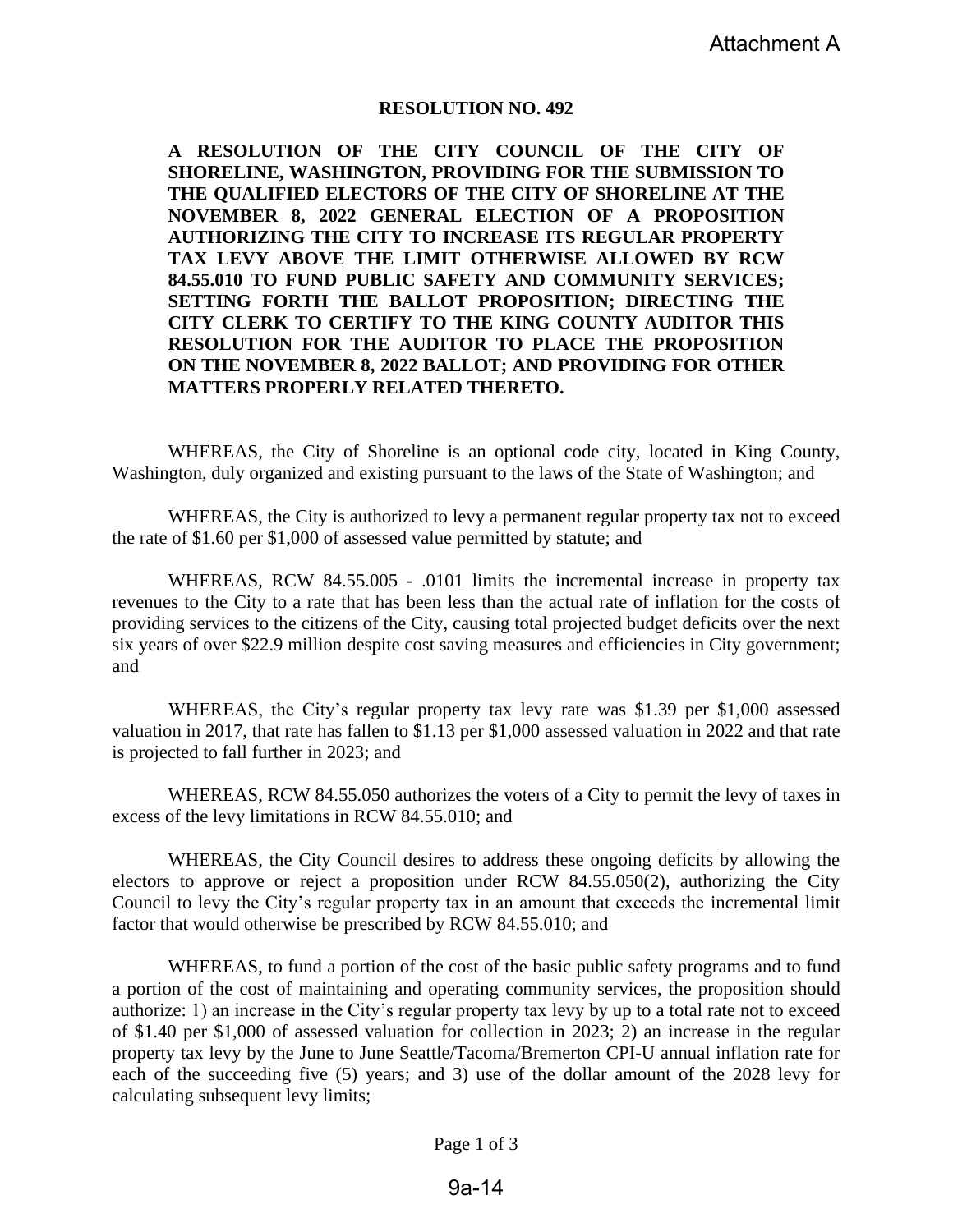#### **NOW, THEREFORE, THE CITY COUNCIL OF THE CITY OF SHORELINE, WASHINGTON, HEREBY RESOLVES:**

**Section 1.** Pursuant to RCW 84.55.050(2), an election is hereby requested to be called, conducted, and held within the City of Shoreline on November 8, 2022, for the purpose of submitting to the qualified voters of the City, for their ratification or rejection, a proposition approving a six (6) year increase in the City's regular property tax levy exceeding the limit factor provided in RCW 84.55.005-.0101 to fund a portion of the cost of basic public safety programs and to fund a portion of the cost of maintaining and operating community services as more specifically described in Section 2 below.

**Section 2.** The proposition shall propose an increase in the City's regular property tax levy by up a total rate not to exceed \$1.40 per \$1,000 of assessed valuation for collection in 2023. The proposal shall also authorize an increase in the levy limit factor as allowed by chapter 84.55 RCW for each of the five (5) succeeding years (2024-2028) by the inflation rate of the Consumer Price Index for all Urban Consumers for the Seattle-Tacoma-Bremerton Area published for June. Finally, the proposition shall authorize the use of the dollar amounts of the 2028 levy for the base in computing the maximum levy that may be imposed in years after 2028.

The City Council shall determine the basic public safety programs and to fund a portion of the cost of maintaining and operating community services to be funded as well as the timing, order and manner of funding these programs and services. The City Council shall determine the application of moneys available for these programs and services, including the final funding amount for each, so as to accomplish, as nearly as may be, the programs and services described. If the City Council, by ordinance, shall determine that it has become impractical to fund any portion of the planned programs or services by reason of changed conditions, including without limitation due to costs substantially in excess of the amount of tax levies and other City funds estimated to be available, the City shall not be required to fund such portions. If all of the planned programs and services have been duly provided for, or found to be impractical, the City may apply the levy proceeds (including earnings thereon) or any portion thereof to other City purposes as the Council, by ordinance and in its discretion, shall determine.

**Section 3.** The City Clerk is hereby authorized and directed, not later than August 2, 2022, prior to the general election date requested hereunder, to certify the proposition to the King County Records, Elections and Licensing Services Division, as *ex-officio* Supervisor of Elections in King County, Washington, in substantially the following form: